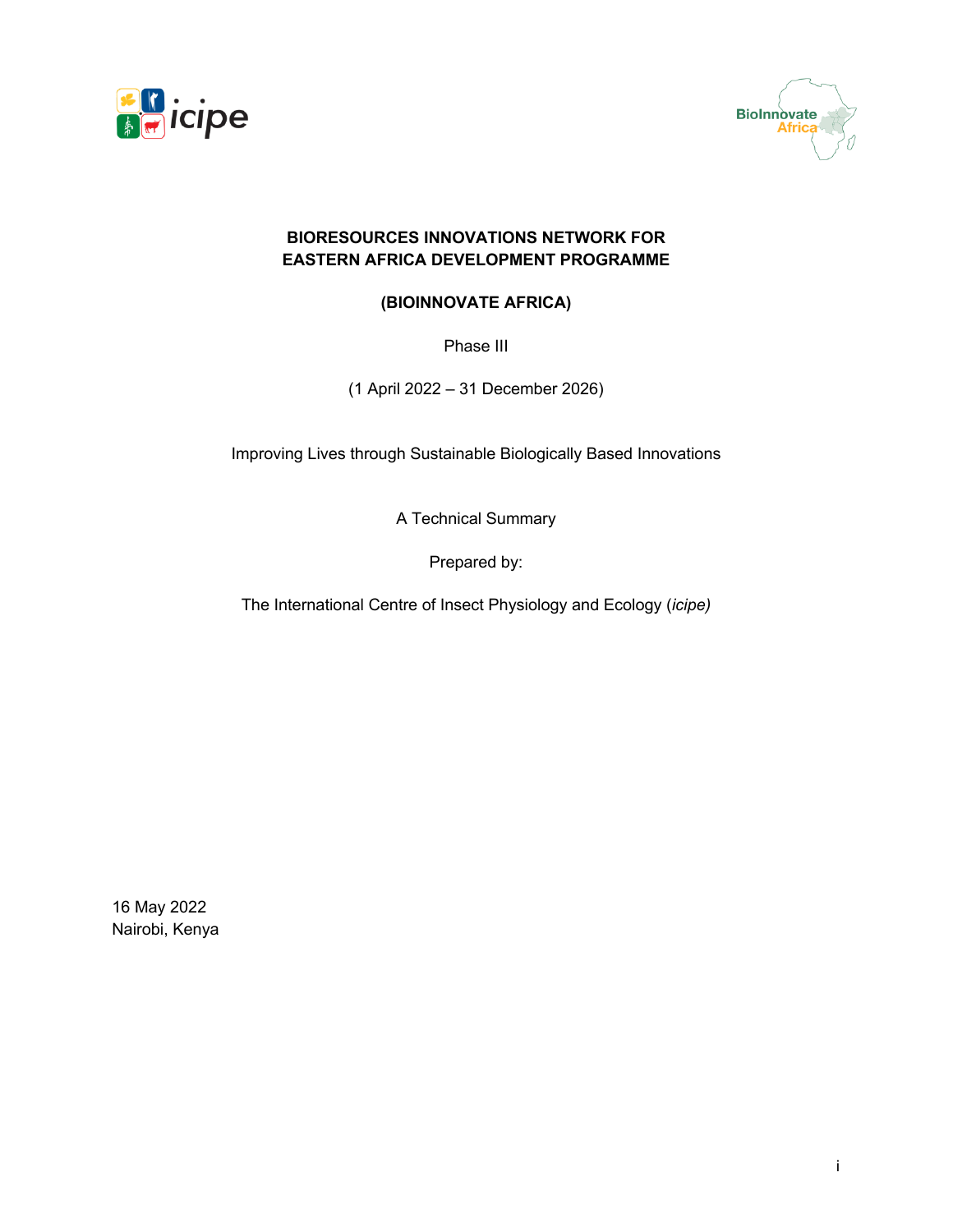© 2022 International Centre of Insect Physiology and Ecology

Citation:

This document may be cited as:

International Centre of Insect Physiology and Ecology (2022). BioInnovate Africa programme phase III technical summary. *icipe,* Nairobi, Kenya.

Notice:

For any reuse or distribution, the license terms of this work must be made clear to others. Any of the above conditions can be waived if permission is obtained from the copyright holder. Nothing in this license impairs or restricts the author's moral rights. Fair dealing and other rights are in no way affected by the above. The parts used must not misrepresent the meaning of the publication. *icipe* would appreciate being sent a copy of any materials in which text, photos etc. have been used.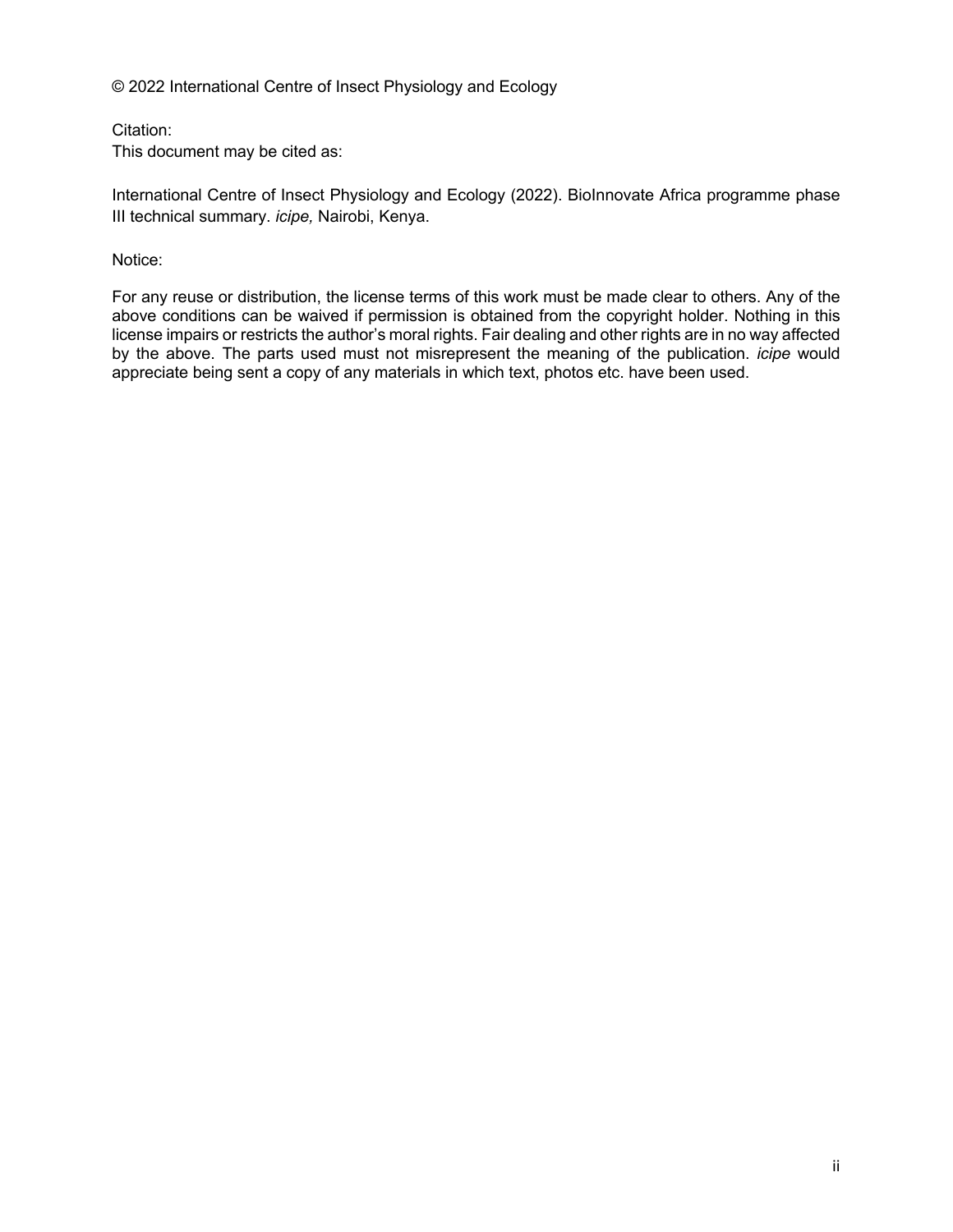# **Table of Contents**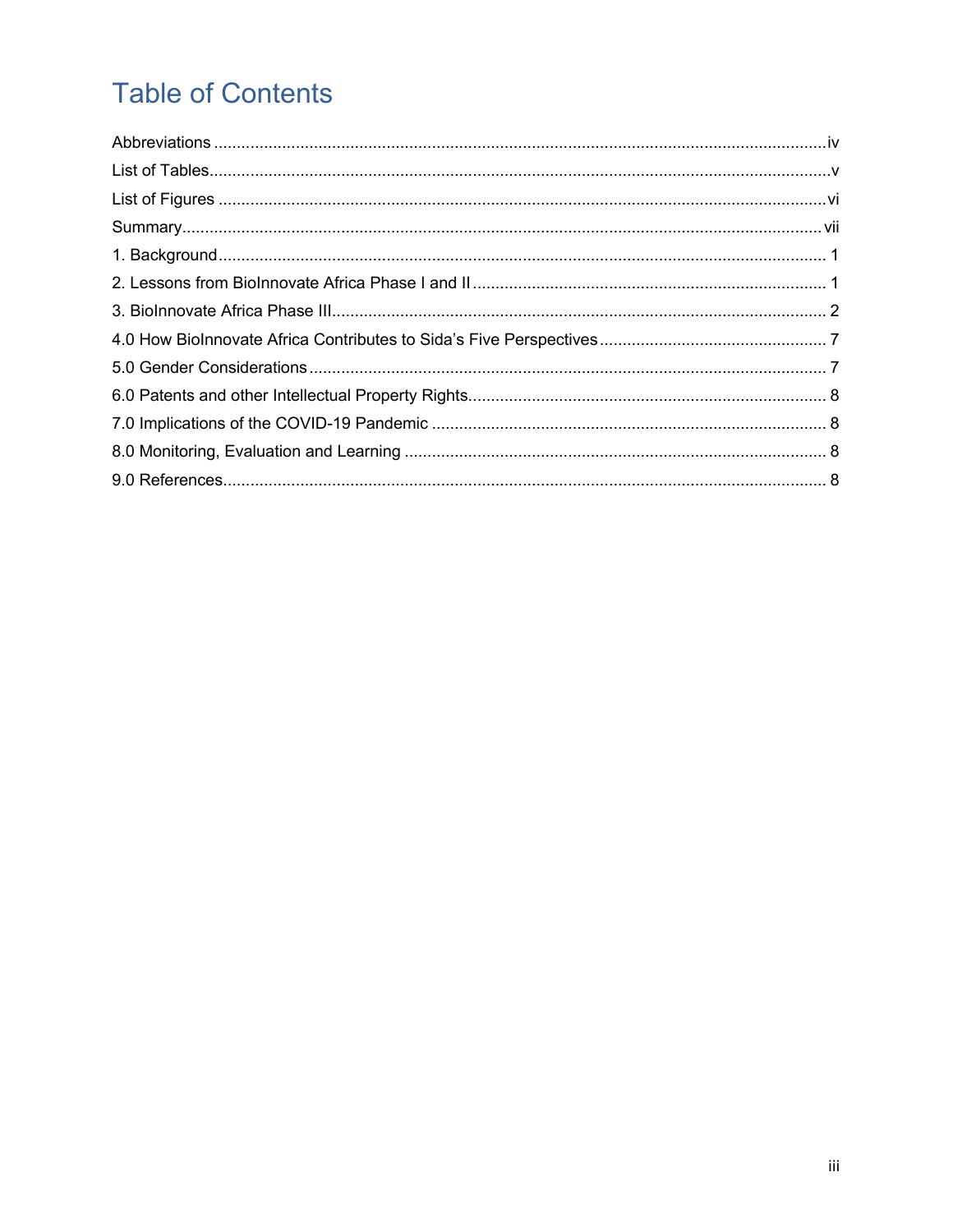# Abbreviations

| International Centre of Insect Physiology and Ecology |
|-------------------------------------------------------|
|                                                       |
|                                                       |
|                                                       |
|                                                       |
|                                                       |
|                                                       |
|                                                       |
|                                                       |
|                                                       |
|                                                       |
|                                                       |
| Swedish International Development Cooperation Agency  |
|                                                       |
|                                                       |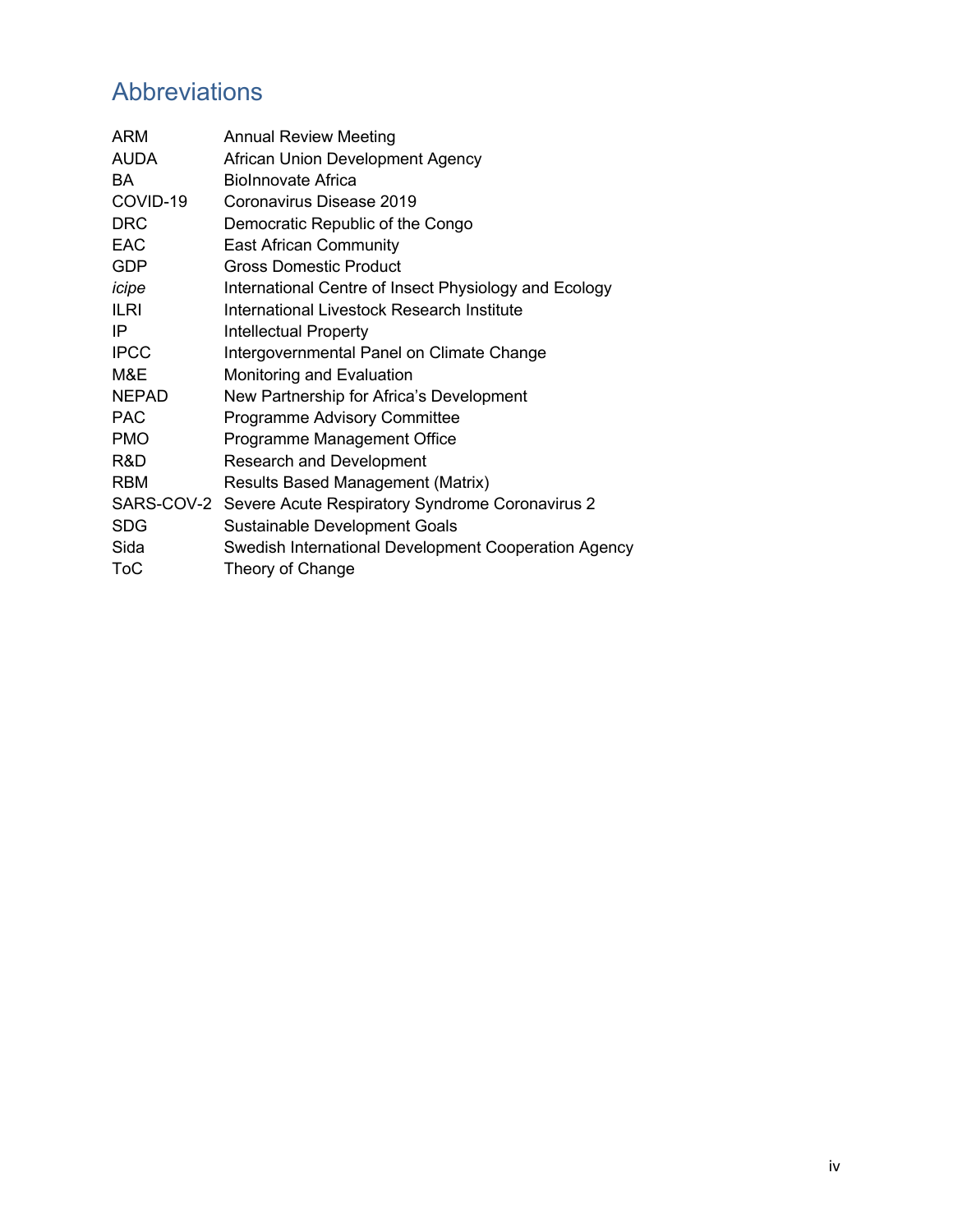# List of Tables

|--|--|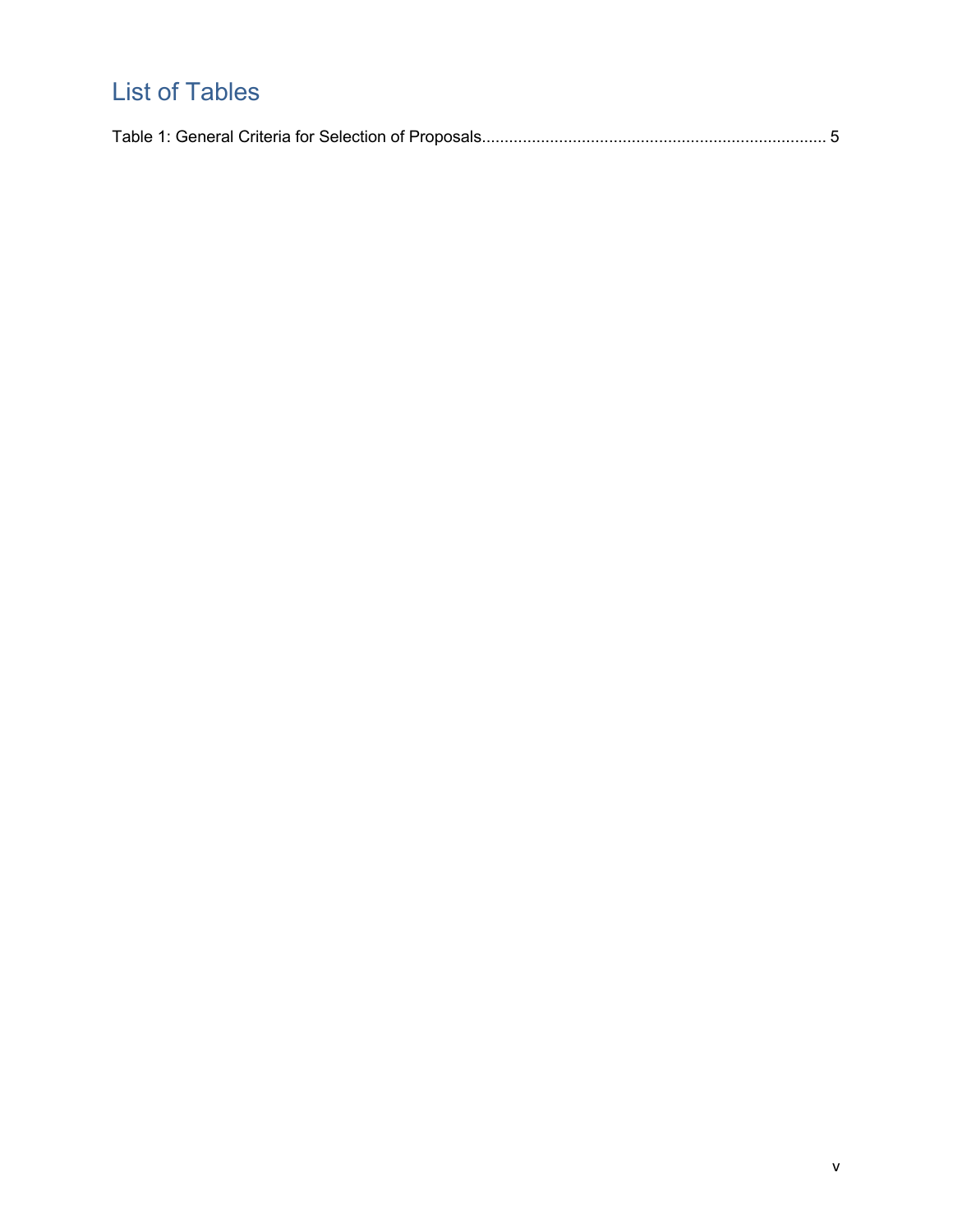# List of Figures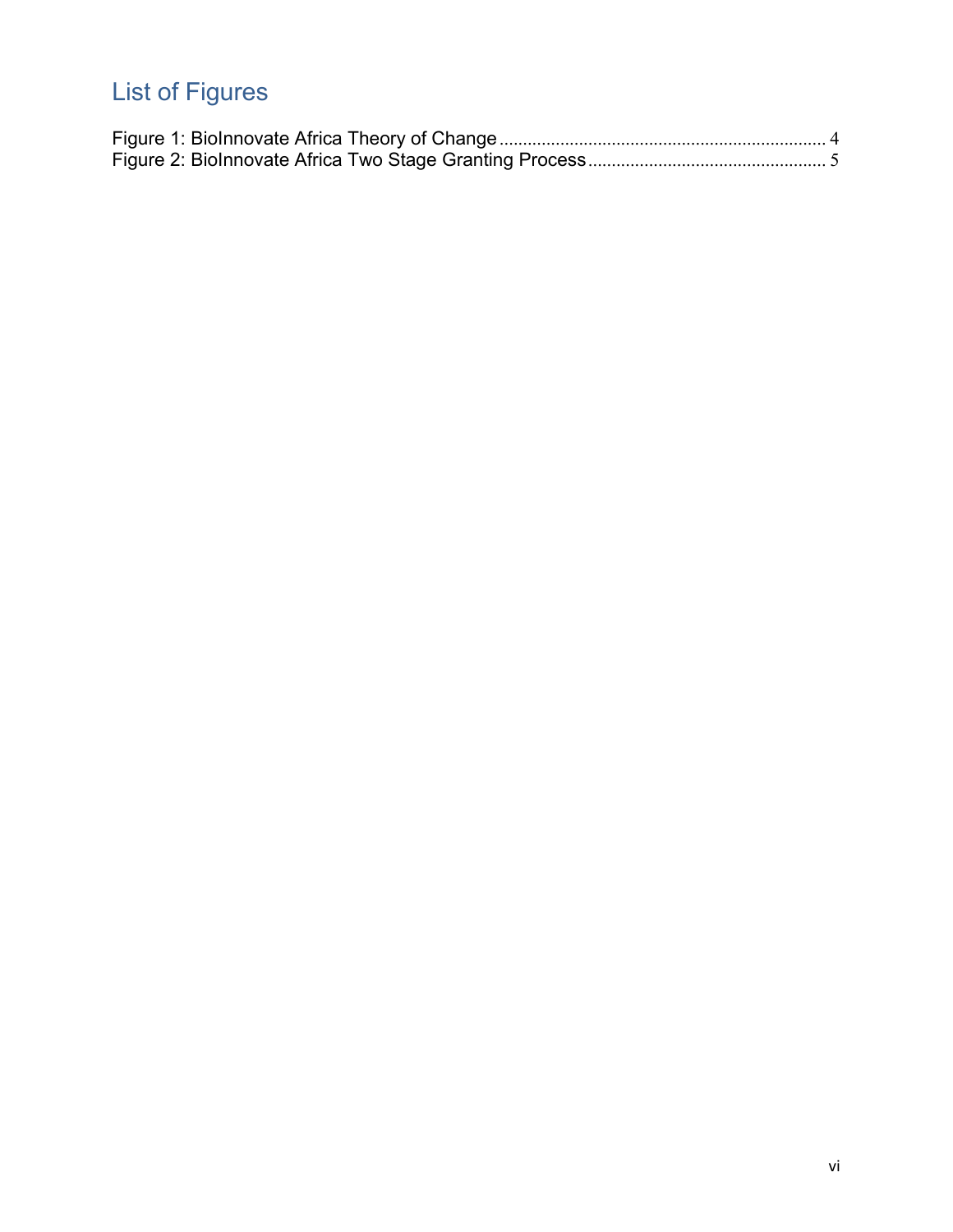## **Summary**

Over 58% of the population of Sub-Saharan Africa live in rural areas and depend directly on biological resources for food, fuel, medicine, housing and other uses (World Bank, 2021). They use the biological resources in raw form and dispose of significant portions as biological waste.

With BioInnovate Africa, scientists in eastern African universities, research institutes and firms can add economic and social value to the biological resources and turn the biological waste into useful substances in ways that create new biologically (bio) based solutions for households and firms. Scientists collaborate with business leaders and government officials within their countries and across the region to co-develop biobased solutions, which include healthy and nutrient-rich foods and feed, safer and cleaner industrial processing methods, and better health care delivery systems. These biobased solutions are designed with the aim of mitigating against and helping communities adapt to climate change, conserve biodiversity, and safeguard the environment. Thus, the scientists improve value chains that link famers' produce to local and regional markets, especially bioprocessors; and accelerate the transition from subsistence to commercial farming, thereby contributing to poverty reduction in the long term.

BioInnovate Africa provides immense opportunities for scientists to realise their full potential and fulfil their dreams of linking innovative biobased solutions to industry and practical uses in society. The scientists promote regional integration through mutual scientific cooperation as they work together with their counterparts in other countries: Burundi, Democratic Republic of the Congo (DRC), Ethiopia, Kenya, Rwanda, South Sudan, Tanzania, and Uganda. Cooperation is reinforced by progressive policies and practices that foster innovation collaboration, learning and competence building.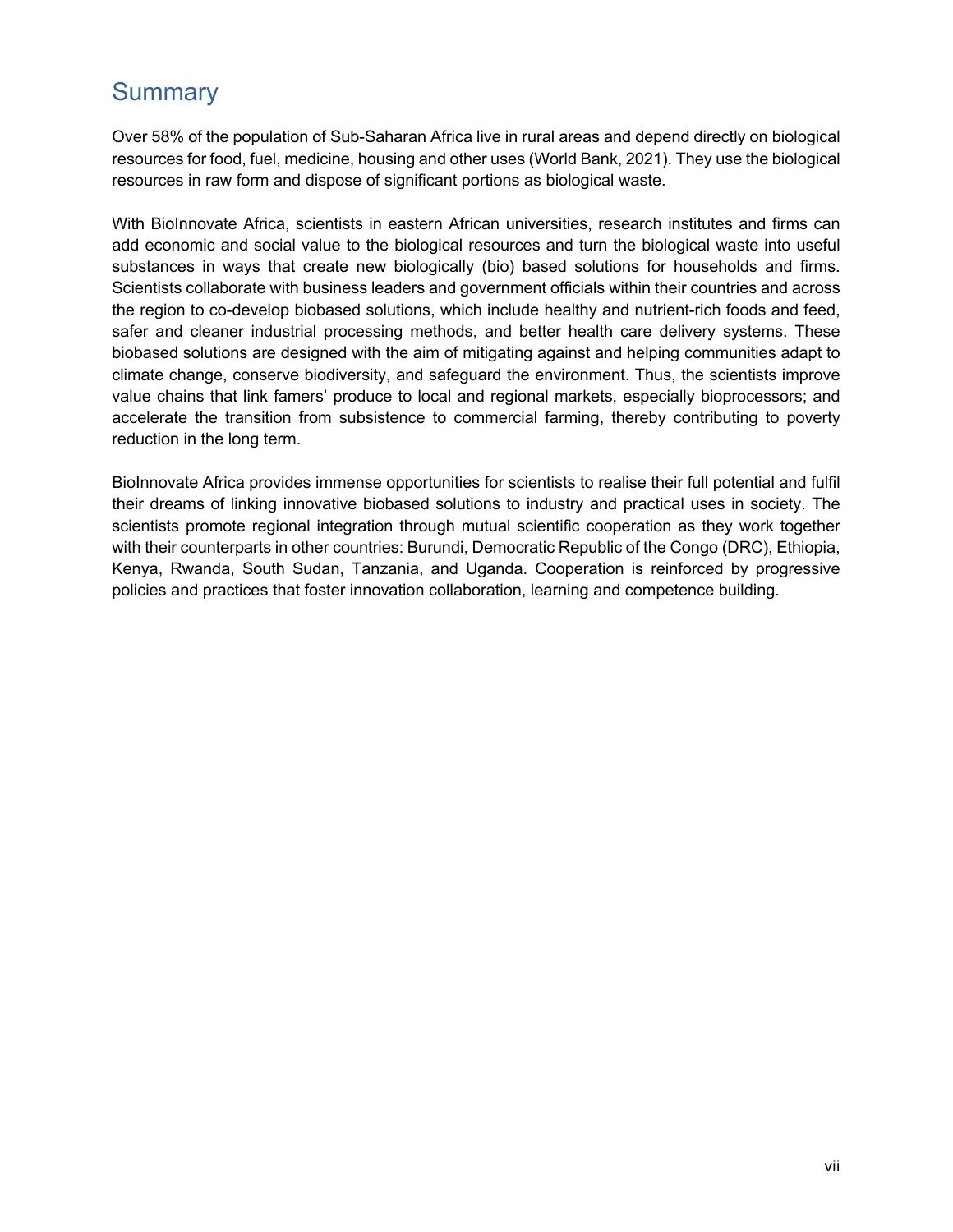# 1. Background

BioInnovate Africa was established in 2010 with support from the Swedish International Development Cooperation Agency (Sida). It is implemented as a regional science and innovation-driven programme of the International Centre of Insect Physiology and Ecology (*icipe*) since October 2016. *icipe* is headquartered in Nairobi, Kenya, and is responsible for technical, legal, and fiduciary operations of BioInnovate Africa. BioInnovate Africa participating countries include Burundi, Democratic Republic of the Congo (DRC), Ethiopia, Kenya, Rwanda, South Sudan, Tanzania, and Uganda.

BioInnovate Africa enables scientists<sup>1</sup> in eastern African universities, research institutes and firms to translate biologically based ideas, inventions and technologies into practical uses that benefit society. This contribution of BioInnovate Africa has become even more crucial today because of the global commitments in implementing sustainable solutions for humanity during this decade leading up to the achievement of the Sustainable Development Goals 2030 (United Nations, 2021). BioInnovate Africa addresses most of the issues residing in the SDGs by bringing together government sectors, academia, private sector, development partners and communities.

Additionally, BioInnovate Africa's contribution is aligned with the aspirations of the African Union Agenda 2063, the Science, Technology, and Innovation Strategy for Africa 2024, the African Union Green Recovery Action Plan 2021-2027 and other related regional and continental development frameworks that promote smart economic growth and social development through sustainable industrialisation. Innovating through biological resources (bioeconomy) is arguably one of the surest ways to provide alternative carbon neutral solutions to the existing patterns of unsustainable production and consumption, and heeds the Intergovernmental Panel on Climate Change (IPCC)'s calls to action to reduce carbon emissions and save the world from further warming (IPCC, 2021).

Overall, BioInnovate Africa supports experimentation of novel ideas and products and promotes incubation and business model innovation, which are essential and integral to the innovation process. BioInnovate Africa enabled activities range from laboratory and field evaluations of biologically based products to production of minimal viable products and testing business models with specific customer segments. These efforts ultimately contribute to diversifying sources of growth and employment by linking primary produce to agro/ bioprocessing and to new market opportunities, especially for small holder farming communities – mostly women and youth - in the region that rely exclusively on biological resources for their livelihoods.

### 2. Lessons from BioInnovate Africa Phase I and II

During phase I (2010-2015), BioInnovate Africa demonstrated the value of regional collaboration in research and innovation. It cemented relationships among research institutes, universities, and government agencies in eastern Africa, especially in bioscience research and innovation. During phase II (2016 – 2021), BioInnovate Africa further demonstrated the value of regional collaboration in research and innovation. Emphasis was made on ensuring that scientists, businesspeople, and government officials worked co-creatively to develop products, and to offer solutions using appropriate business models.

 $1$  "Scientists" includes all individuals qualified in and/or creatively practicing physical, natural and engineering sciences, medicine, business, social or other related discipline.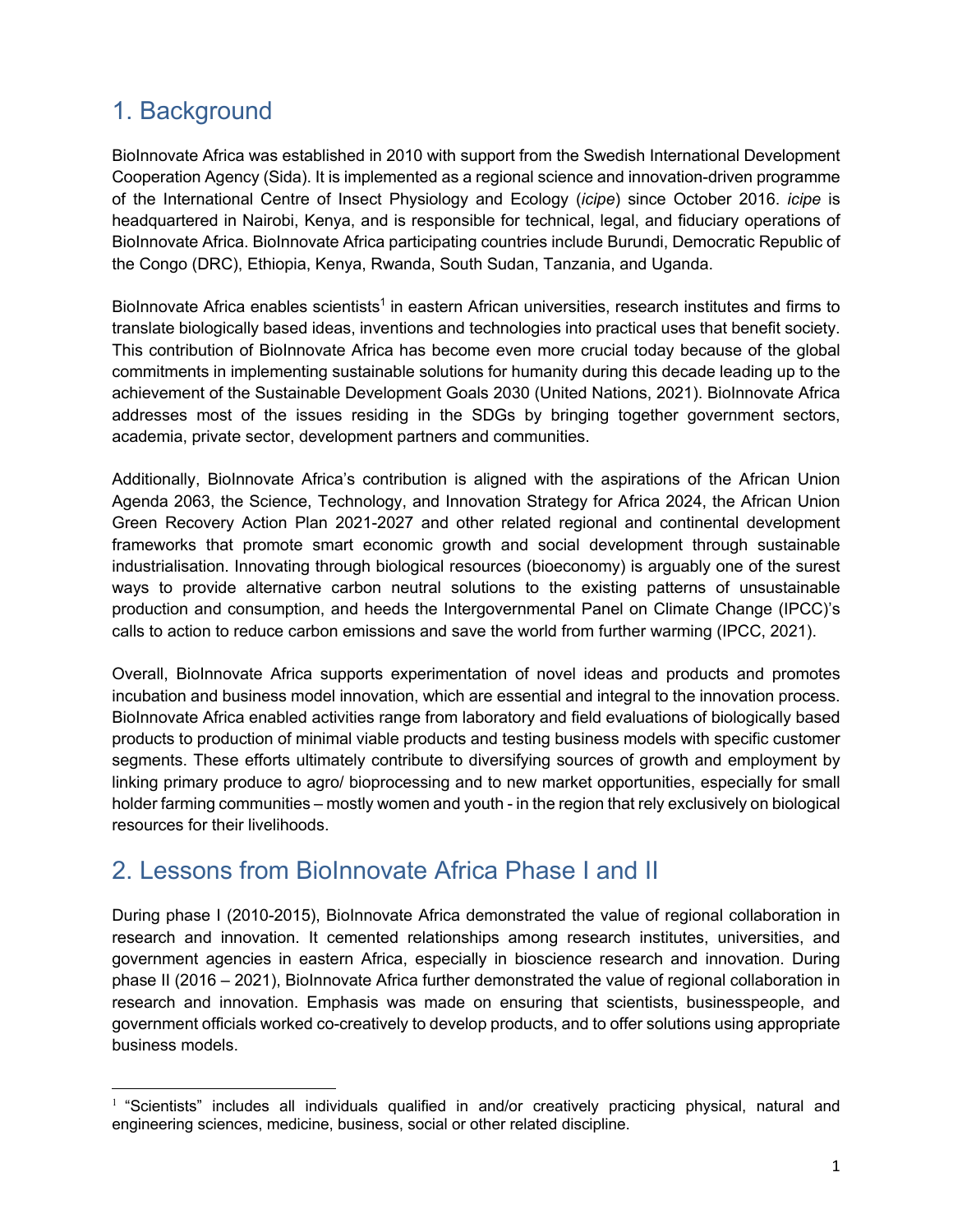A team of three independent consultants who conducted an external evaluation of BioInnovate Africa from December 2020 to May 2021, noted that all BioInnovate Africa supported projects progressed well despite many institutional and other challenges, including the COVID-19 pandemic. However, many of the projects showed signs that they would be sustainable and could make a difference in creating jobs, improving lives, and supporting sustainable and inclusive growth in eastern Africa.

# 3. BioInnovate Africa Phase III

### **3.1 Guiding Principles**

BioInnovate Africa phase III is guided by the principles of:

- a. *Innovation* that demonstrates clear environmental, health, social and economic benefits to society,
- b. *Environmental Sustainability* with a goal towards reduced carbon emissions, biodiversity conservation and improved ecosystem services,
- c. *Regional Integration to* encourage mobility of scientists, and knowledge sharing, and create opportunities for investment and trade, and,
- d. *Gender Mainstreaming* ensuring that research and innovation activities are sensitive about and respond to specific needs of women and men, including gender parity and equity.

### **3.2 Thematic Areas**

BioInnovate Africa's thematic areas are:

a. Value addition to agro-produce and other biological resources

This includes new food production and processing methods that promote circular food systems; new ways of reducing post-harvest losses; novel green industrial chemicals; biomaterials for packaging and construction; and biological fuels. Value addition may also include use of digital tools and enabling technologies such as artificial intelligence and machine learning in conserving biodiversity and ensuring sustainable supply and regeneration of biological resources.

b. Biological Waste Conversion

Biological waste conversion involves methods of turning agro/biowaste and other feedstock into useful renewable products including product recovery from solid waste, using insects as biowaste converters, watershed preservation, and wastewater treatment and reuse and bioenergy production. Other useful products may include improved feed from waste, bioprocessing using selective biocatalysts/enzymes, or safe green chemicals, agroecological practices and community-based biorefineries that diversify and strengthen value chains.

#### c. Biologically based Healthcare Products

This includes biopharmaceuticals and diagnostics for key human diseases affecting the region. It also involves use of indigenous knowledge and standardized dosages, which make traditional medicine safer and more efficacious. Other products may include biologically based topical applications for skin care that are derived from the region's biodiversity and would target niche markets or benefit from fair trade initiatives for poorer communities in the region.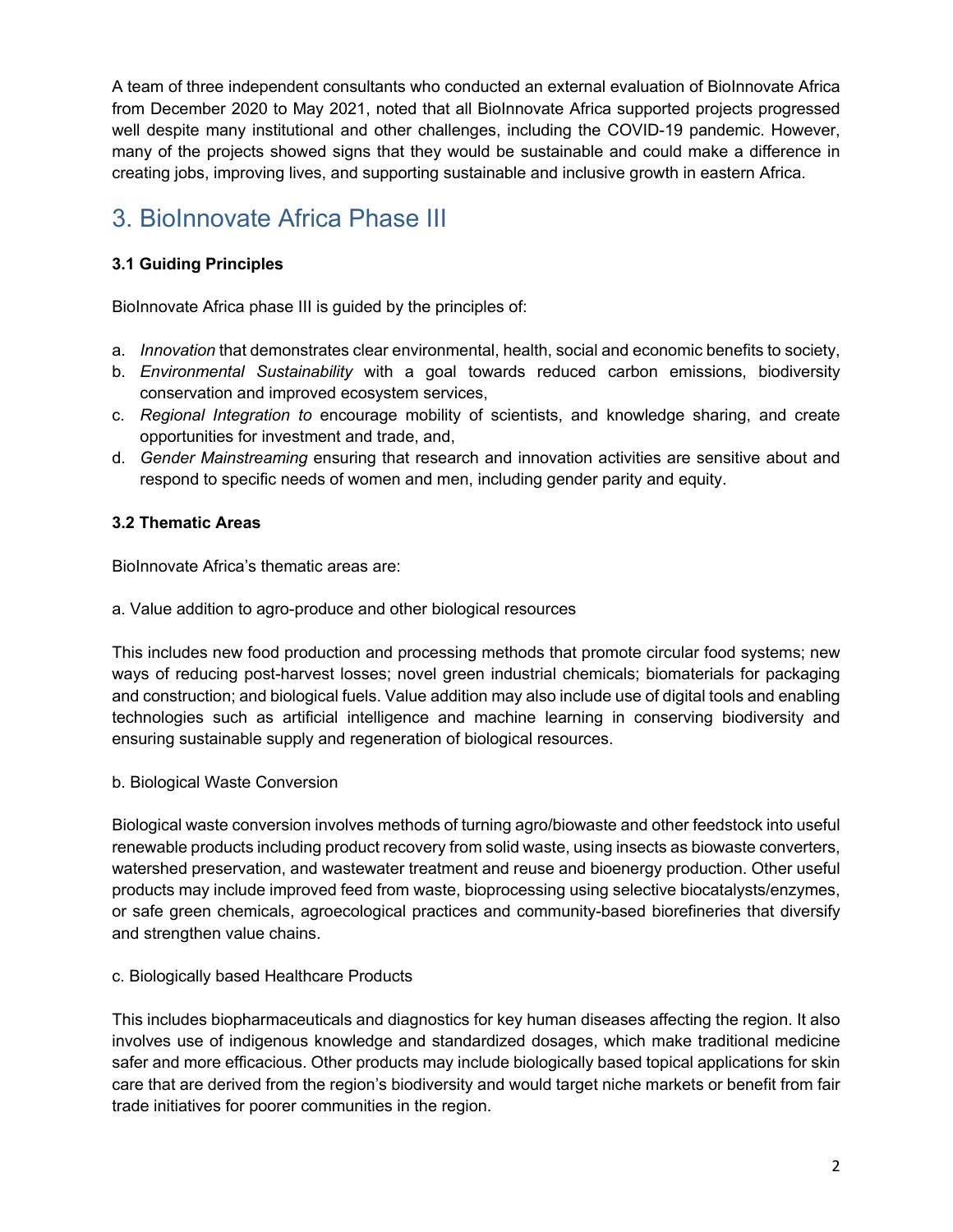#### **3.3 Goal and Objectives**

The overall goal of BioInnovate Africa is to improve the lives of people in eastern Africa through sustainable biologically based innovations.

The development objective of BioInnovate Africa is to strengthen capacity of eastern African universities, research institutes and firms for translating biologically based ideas, inventions and technologies into new practical solutions that address development challenges of the region and benefit society, while conserving biodiversity, mitigating, and adapting to climate change.

The specific objectives are to:

- a. develop capacity of scientists for translation of research outputs into practical solutions.
- *b.* create enabling environments within eastern African universities, research institutes and firms for innovation collaboration.
- c. study innovation collaboration models that are relevant for and foster development of a sustainable bioeconomy in eastern Africa.

#### **3.4 Theory of Change**

BioInnovate Africa's interventions ultimately contribute to poverty reduction in the countries and communities where its beneficiaries come from in eastern Africa. In making this contribution, BioInnovate Africa assumes that the innovation process of translating scientific knowledge and research outputs from universities, public research institutes and firms into practical solutions is the basis for economic growth, social development, and poverty reduction. New practical solutions stimulate entrepreneurial activities, which in the case of BioInnovate Africa, would involve primary biological resource producers, agroprocessors, and several service providers along the value chains, thereby creating job opportunities (especially for women and the youth), widening the tax base for countries, increasing incomes for households, and ensuring that people live in a safe and clean environment and enjoy healthy lifestyles. For this to happen, scientists from universities, research institutes and firms should have the capacity to innovate, and the institutional environment where they work should facilitate creative and collaborative activities with businesspeople, government officials and communities. Evidence should be generated continuously to support policy and investment decisions on biologically based solutions and the conservation of biodiversity as the raw material resource base. Therefore, BioInnovate Africa's interventions involve developing capacity of scientists to translate research outputs into practical solutions, making institutional environments conducive to their work and conducting innovation studies to strengthen the evidence base for policy and decision making. This theory of change is illustrated in Figure 1.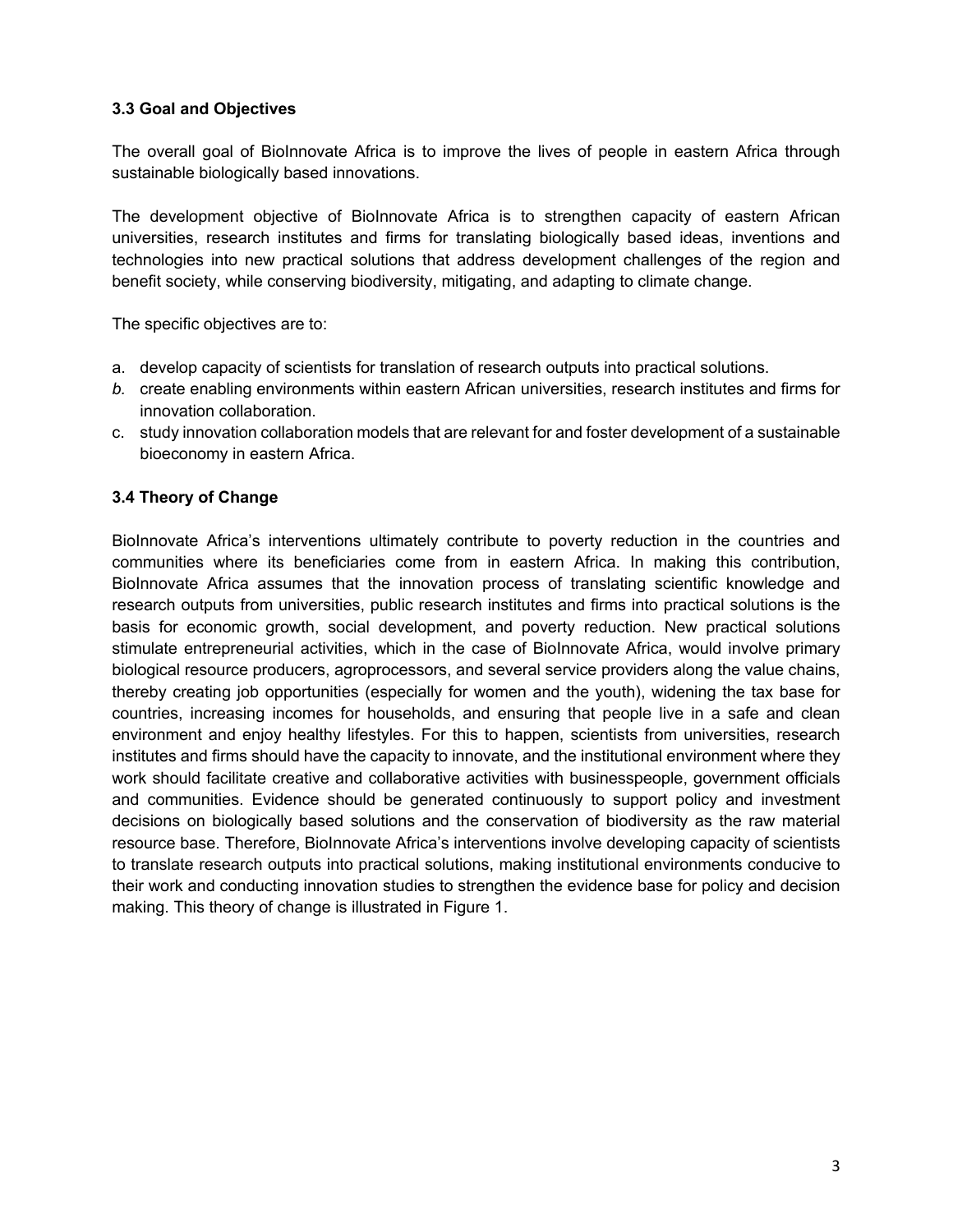

**Figure 1: BioInnovate Africa Theory of Change**

#### **3.5 Beneficiaries**

The primary beneficiaries of BioInnovate Africa are:

- a. Scientists in universities, research institutes and firms (private sector companies), who translate their innovative biologically based ideas, inventions, or technologies into new practical solutions.
- b. Mid-career women scientists (fellows) and MSc/PhD students who acquire research and bioentrepreneur skills through their participation in BioInnovate Africa supported projects.
- c. Universities, research institutes and firms that improve their institutional innovation ecosystem by, for example, introducing new policies and practices that foster creative thinking and innovation, including improvements in financial, administrative and procurement management.
- d. Farmers (including smallholder and pastoralists) or other custodians or owners of biological resources who get linked to new market opportunities.

#### **3.6 Components**

BioInnovate Africa has three programme components, which are briefly described below.

#### *3.6.1 Component One: Grants for Innovation Collaboration Projects*

This component comprises grants for innovation collaboration projects involving scientists in eastern African universities or research institutes and their counterparts in firms or industry and government.

#### *a) Types of Grants*

*Type 1: Grants for Regional Innovation Collaboration Projects*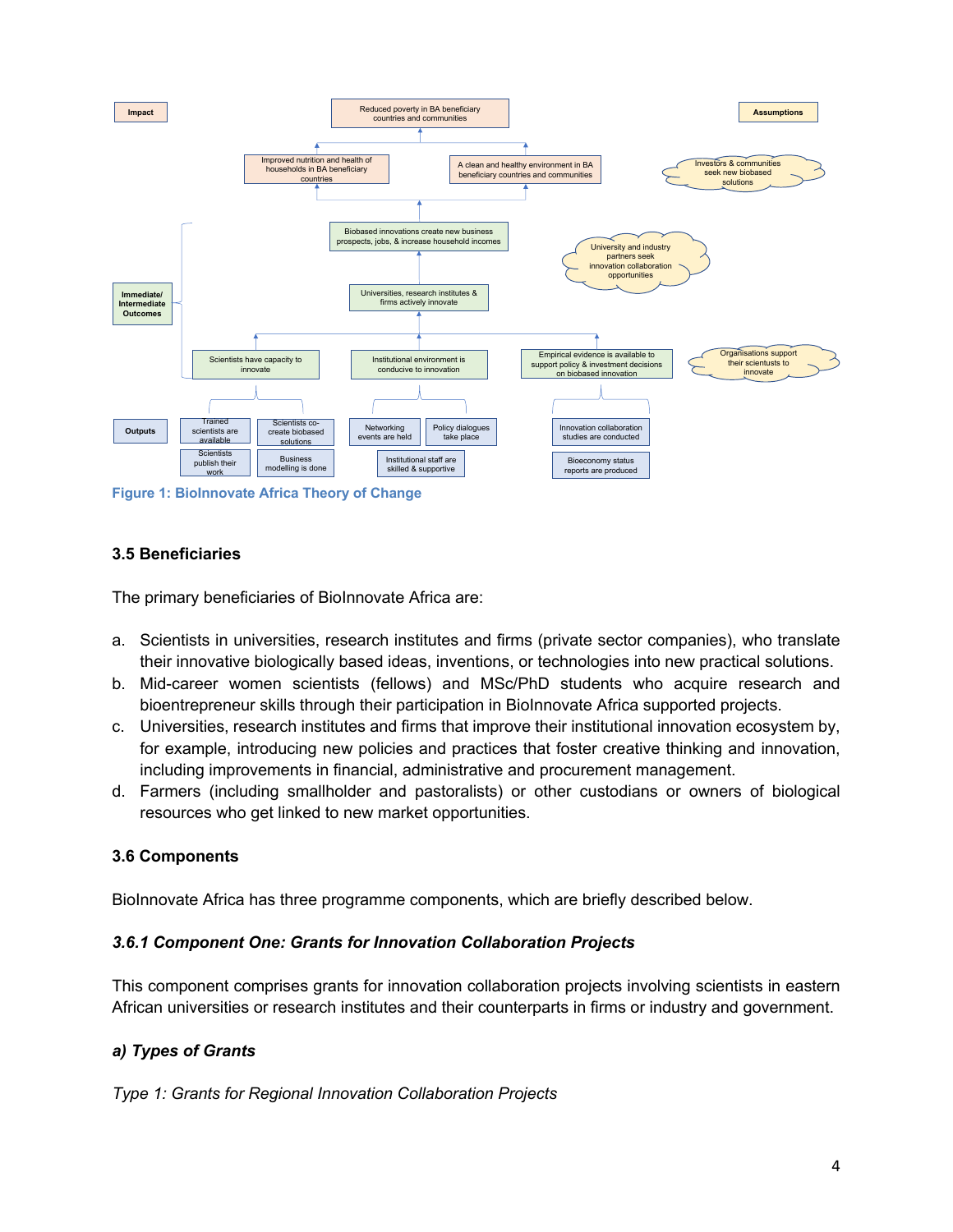These grants are competitively provided to scientists to carry out innovation projects in BioInnovate Africa's thematic areas. Scientists form teams and work regionally across countries and collaboratively with private sector companies, the latter being the route to commercialising the innovative biologically based products.

#### *Type 2. Grants for Early-Stage Technology Incubation*

These grants are provided to project teams to acquire knowledge, skill and develop tools to participate in the creation or establishment of innovative biologically based enterprises. Innovative ideas may come from university scientists, researchers, or entrepreneurs.

### *b) Selection Criteria*

BioInnovate Africa publishes and widely distributes calls for project proposals in the region and internationally through websites, social media, national newspapers, and networks. After the calls are issued, BioInnovate Africa organises awareness and information sharing workshops or webinars to enable prospective project teams to prepare high quality proposals and respond well to the calls. Women are highly encouraged to participate in the call process as prospective project team leaders and members of the project team.

BioInnovate Africa uses a two-stage selection process shown in Figure 2. First, concept notes are invited. When the concept notes are received, they are screened for eligibility. An independent expert group of three to five individuals then reviews and assists in preparing a shortlist of the concept notes that should proceed to the next stage of the evaluation. The shortlist is reviewed and decided upon by the BioInnovate Africa Programme Advisory Committee (see section on BioInnovate Africa governance). The shortlisted concept notes then proceed to the next stage of full proposal development.



**Figure 2: BioInnovate Africa Two Stage Granting Process**

Each full proposal is externally evaluated by two or three experts. The evaluators use the general criteria for selection of proposals shown in Table 1.

| <b>Table 1: General Criteria for Selection of Proposals</b> |
|-------------------------------------------------------------|
| No. Criterion                                               |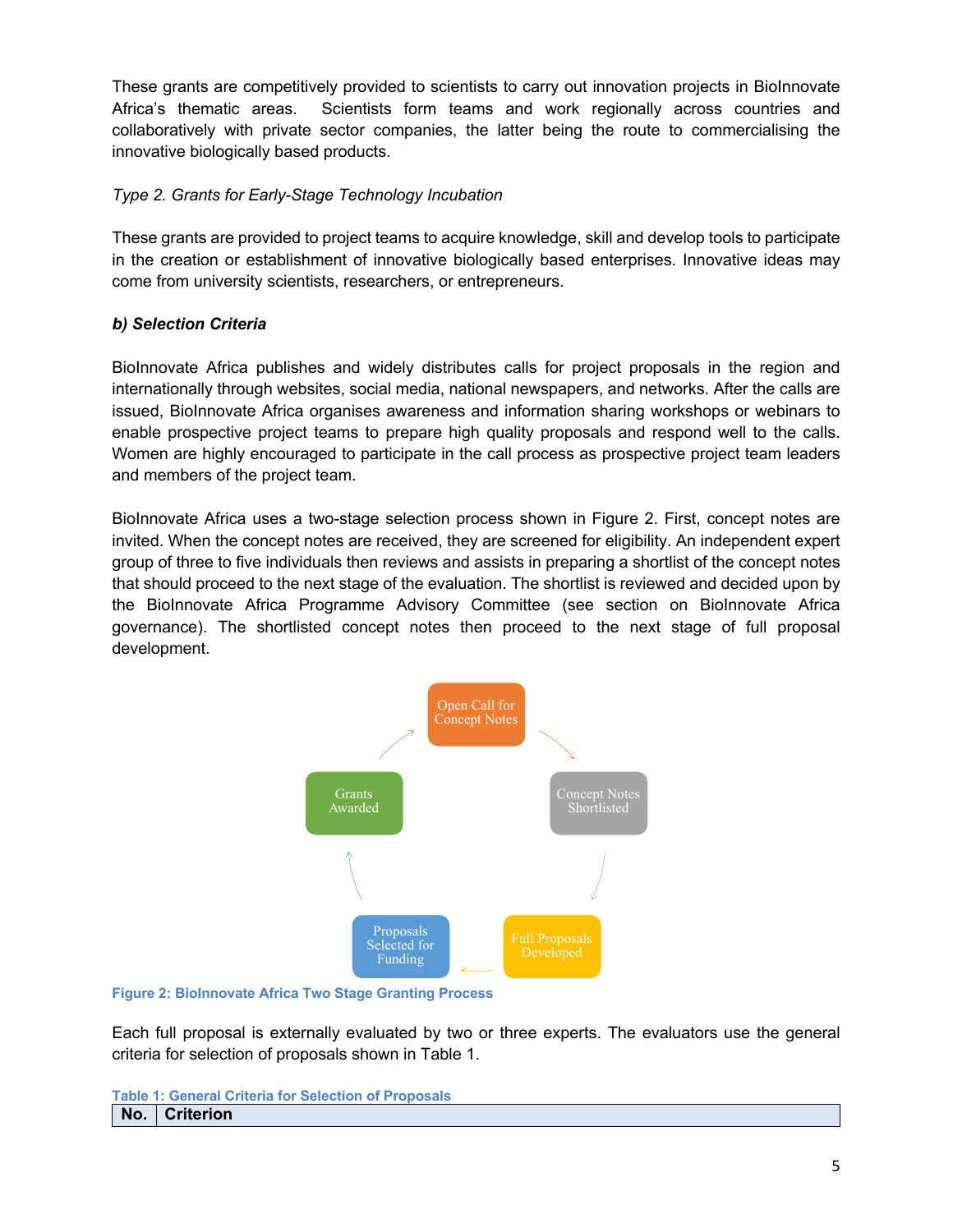|   | Regional relevance or benefit of the project                                                    |
|---|-------------------------------------------------------------------------------------------------|
| 2 | Innovativeness of the proposed solution (scientific and technical aspects)                      |
| 3 | A well-articulated need that the solution will address                                          |
| 4 | Environmental sustainability of the project, its contribution to carbon emissions reduction and |
|   | biodiversity conservation and ecosystem services improvement                                    |
| 5 | Team composition and motivation of the members (gender balance in the team is highly            |
|   | encouraged)                                                                                     |

The PAC makes the final selection of proposals to be funded based on the external evaluation report on each proposal and their own assessment of the quality, feasibility, and potential impact of the proposal. The PAC may or may not invite project teams to present their full proposals as part of the evaluation process. The selected proposals are forwarded to *icipe* and Sida for their endorsement, and afterwards, the award process commences.

The award process involves assessment of the administrative and financial management capacity of the prospective grantees, and other verifications that may be required. Furthermore, projects selected for funding are subjected to a preparatory phase, where they adjust their proposals based on PAC and expert reviewers' comments, refine their results matrices, prepare procurement plans, and conclude budget preparations and other contracting issues. The preparatory phase also allows for assessment of capacity gaps or training needs of the grantees. The collaborating project partners also use this time to discuss and agree on intellectual property rights and arrangements for sharing benefits that may arise from the products developed and commercialised or from enterprises that may be established. The project effectiveness date is the date of the first signing of the project agreement.

### *3.6.2 Component Two: Institutional Innovation Ecosystem Strengthening*

Activities under this component include networking, community engagement, innovation policy dialogues with government officials responsible for science, industry, finance, and the national economy. The dialogues focus on pertinent issues of a policy nature, such as guidelines for registration of bioproducts, standards setting, intellectual property management, benefit sharing, access to finance, etc., that are important for building a sustainable and resilient bioeconomy in the region.

#### **3.6.3 Component Three: Innovation Studies**

Under this component, BioInnovate Africa carries out systematic reviews and studies of models for innovation capacity strengthening and professional biobased incubation as part of the innovation ecosystem support. Generating evidence and documenting lessons learned improve BA programming and inform policy processes that seek to connect academia and industry and translate research outputs to practical uses in society.

#### **3.7 Governance**

The governance structure of BioInnovate Africa comprises the Annual Review Meeting (ARM), Programme Advisory Committee (PAC), and a Program Management Office (PMO). The ARM is a joint *icipe*-Sida forum to review implementation progress, including making decisions on the programme's design, financial performance and funding needs, annual audits, administration and human resource needs, and other strategic matters. The PAC provides both technical and strategic guidance. The PAC also contributes towards BioInnovate Africa's visibility, ownership, and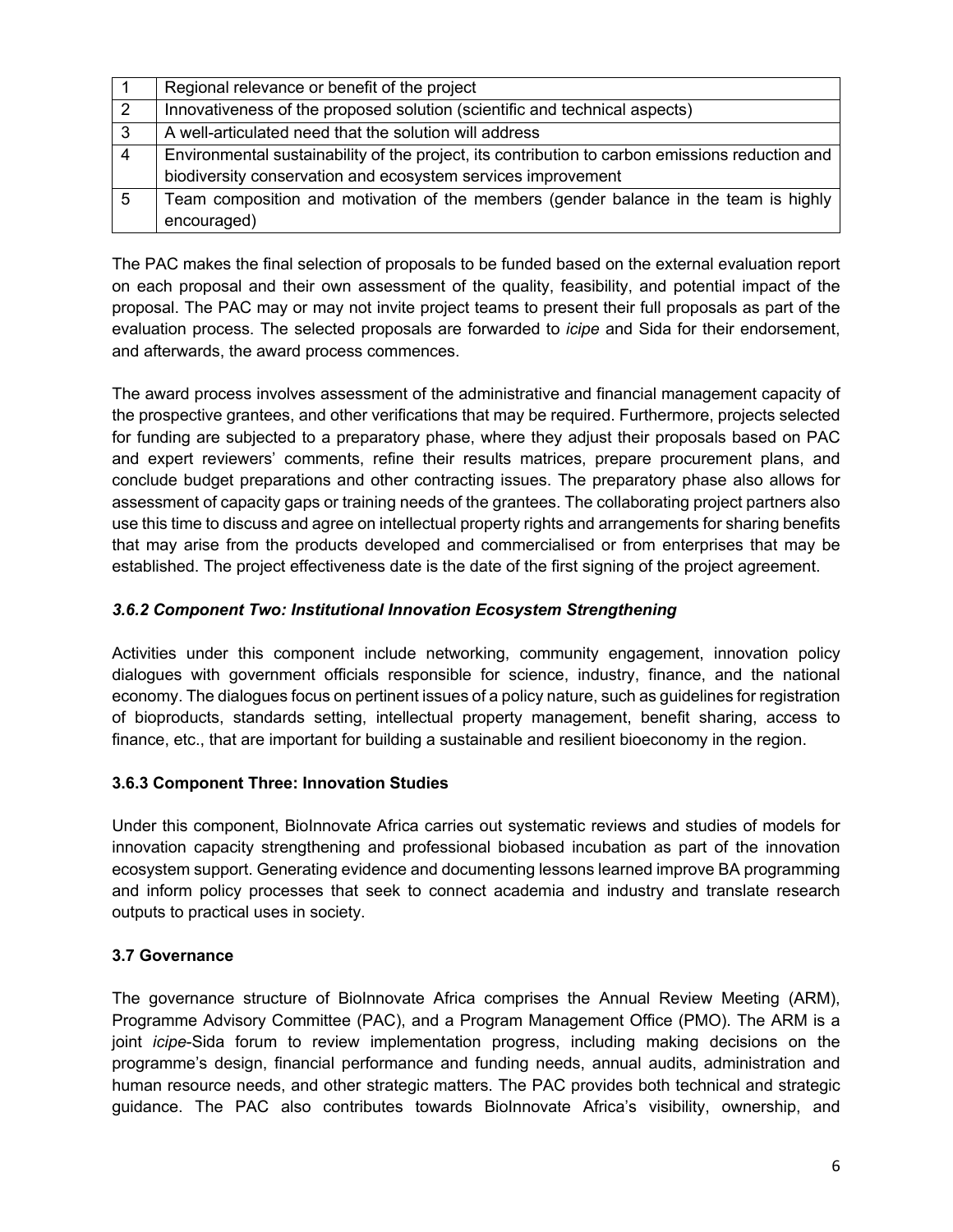sustainability within the region and abroad, and ensure that BioInnovate Africa's goals are aligned with national and regional priorities. The PMO is responsible for the day-to-day management and operation of BioInnovate Africa.

### **3.8 Cooperative Activities**

As an active player in the innovation ecosystem of eastern Africa, BioInnovate Africa engages with policy institutions and governments, especially links with the East African Science and Technology Commission, and the ministries, commissions and councils of science and technology in the BioInnovate Africa participating countries. Furthermore, BioInnovate Africa partners with other Sida supported research or science related initiatives in the region. BioInnovate Africa also participates in continental activities of the African Union and the African Union Development Agency-NEPAD and in international bioeconomy development efforts such as the Global Bioeconomy Summit, and other relevant initiatives or networks that share BioInnovate Africa's vision of a sustainable and resilient African bioeconomy.

### 4.0 How BioInnovate Africa Contributes to Sida's Five **Perspectives**

The aspirations, goals, and design of BioInnovate Africa phase III are aligned with Sida's five perspectives as follows:

- a. *The Poor:* By adding value to biological resources, farmers can improve their market connection and profitability, and consequently, their productivity. In the long run, household incomes would increase, and food systems would be more sustainable and resilient.
- b. *Human Rights:* BioInnovate Africa exercises fairness and provides equal opportunities for all people who are eligible to compete and receive its grants and other technical support.
- c. *Gender:* BioInnovate Africa promotes gender equality and empowers women, e.g., through the fellowship scheme for mid-career women scientists, which provides opportunities for women to advance their knowledge and skills in bioscience research, innovation, and bio-entrepreneurship. BioInnovate Africa conducts gender analyses and operationalises a gender strategy and yearly gender action plan.
- d. *Environment and Climate Change:* BioInnovate Africa projects and activities are inherently environmentally friendly and promote sustainable nature-based solutions. BioInnovate Africa promotes the ideals of a circular and sustainable bioeconomy, aiming at conservation of biodiversity, and reduced carbon emissions.
- e. *Conflict Prevention:* BioInnovate Africa promotes mutual collaborations among scientists in the region and encourages science diplomacy and diffusion of best practice, which fosters regional integration and contributes to peace building.

# 5.0 Gender Considerations

Consideration of gender issues is an important aspect of technology development and the innovation process pertaining to biological resources. In households, men and women play specific roles with respect to decisions on conservation and use of biological resources, farm inputs and marketing of produce. Gender issues may differ from community to community, and therefore, should be analyzed and addressed in the specific context. BioInnovate Africa regularly carries out gender analyses of its